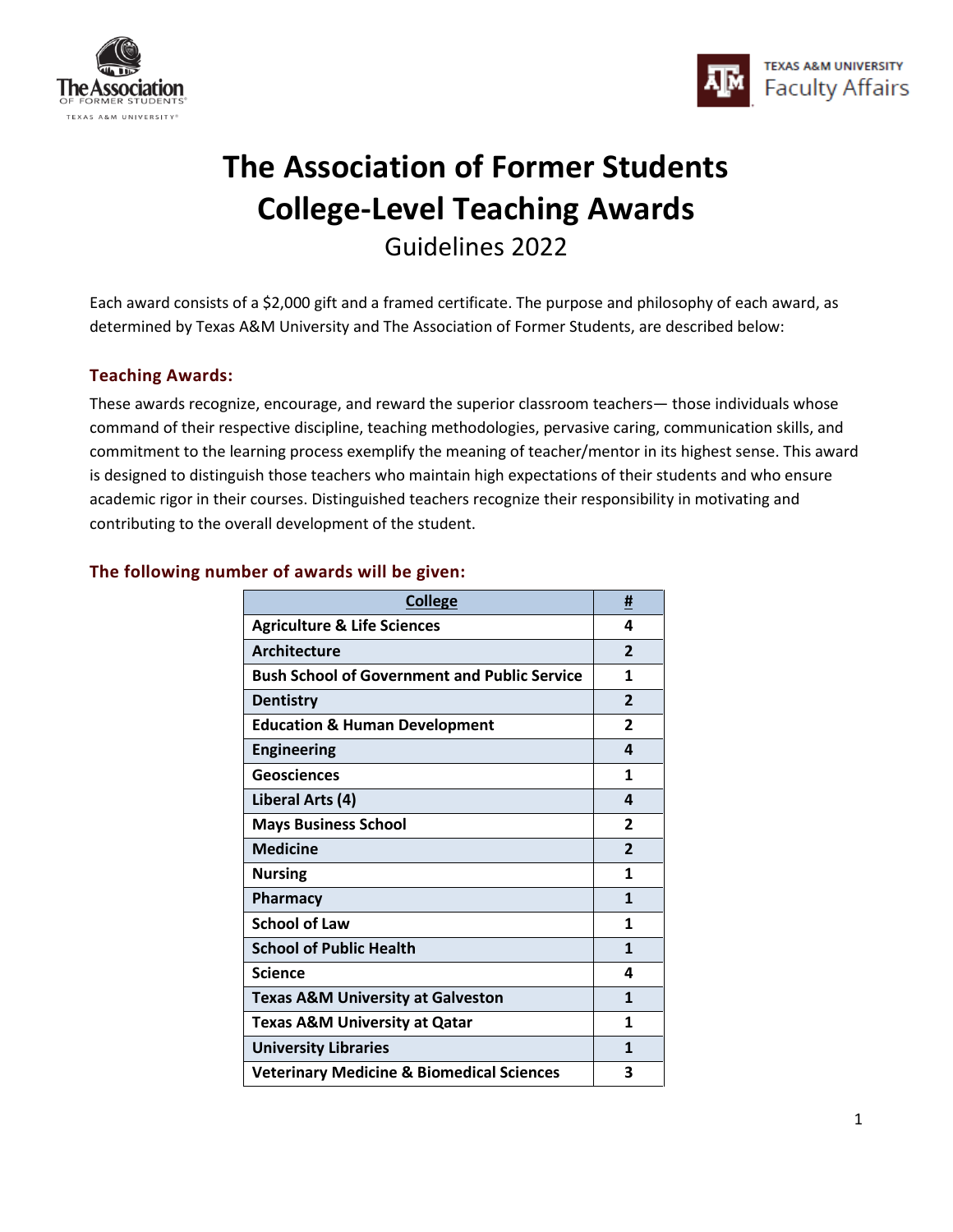# **Eligibility Guidelines for College Teaching Awards:**

A Texas A&M faculty member is eligible if he or she has not received another Association of Former Students' **College-Level Teaching Award** in the last five years, and has completed three full years of service to the University (budgeted at least part-time to teach) by January 1, 2022. The service need not be continuous so long as the person's employment involved teaching in a position above the level of graduate student during the three-year period.

*Note:* Having received an Association of Former Students University-Level award does not affect eligibility.

### **Selection Committee:**

The college coordinator should meet with representatives from the Faculty Advisory Committee and representatives of the Student Council to determine the size and composition of the selection committee. Once the size and composition of the selection committee have been decided, the college coordinator will temporarily refrain from further involvement in the process. The specific faculty and students named to participate on the selection committee will be appointed by the Student Council and Faculty Advisory Committee, in compliance with the guidelines below:

- **1.** The committee should have a good mix of faculty and students, consisting of current students (both graduate and undergraduate) and former students. It is recommended that past winners of the college level awards be asked to serve on the selection committee.
- **2.** You are encouraged to promote diversity reflective of the constituencies of TAMU in the selection of committee members.
- **3.** A chair must be appointed for the committee. The chair's function will be to preside, conduct the meetings, and count the votes, in addition to being a voting member.
- **4.** Great care should be taken to ensure that all of the appointed members of the selection committee fully understand the unusual significance of the awards and the necessity for maintaining the integrity of the awards.
- **5.** No faculty member currently under consideration for an award may serve on the selection committee.
- **6.** No individual should serve on the selection committee more than once every three years.
- **7.** A list of past year's selection committee members should be retained by the coordinator.
- **8.** Individuals who serve as administrators are not eligible to serve on the selection committee.
- **9.** The identity of the members of the selection committee and the proceedings of the committees must be kept confidential.
- **10.** The committee should keep the names of award nominees confidential.

### **Coordination of College Teaching Awards:**

#### **Due Dates:**

- The college will determine the due date for submission of nominee packages internally.
- **Return The Association of Former Students College-Level Teaching Award spreadsheet with recipients and ceremony details to Faculty Affairs at [awardsprograms@tamu.edu](mailto:awardsprograms@tamu.edu) by 5:00 p.m. on June 29, 2022.** 
	- **Please note Ceremony Details must be provided at the time the names of recipients are submitted. We will not accept recipients without this information.**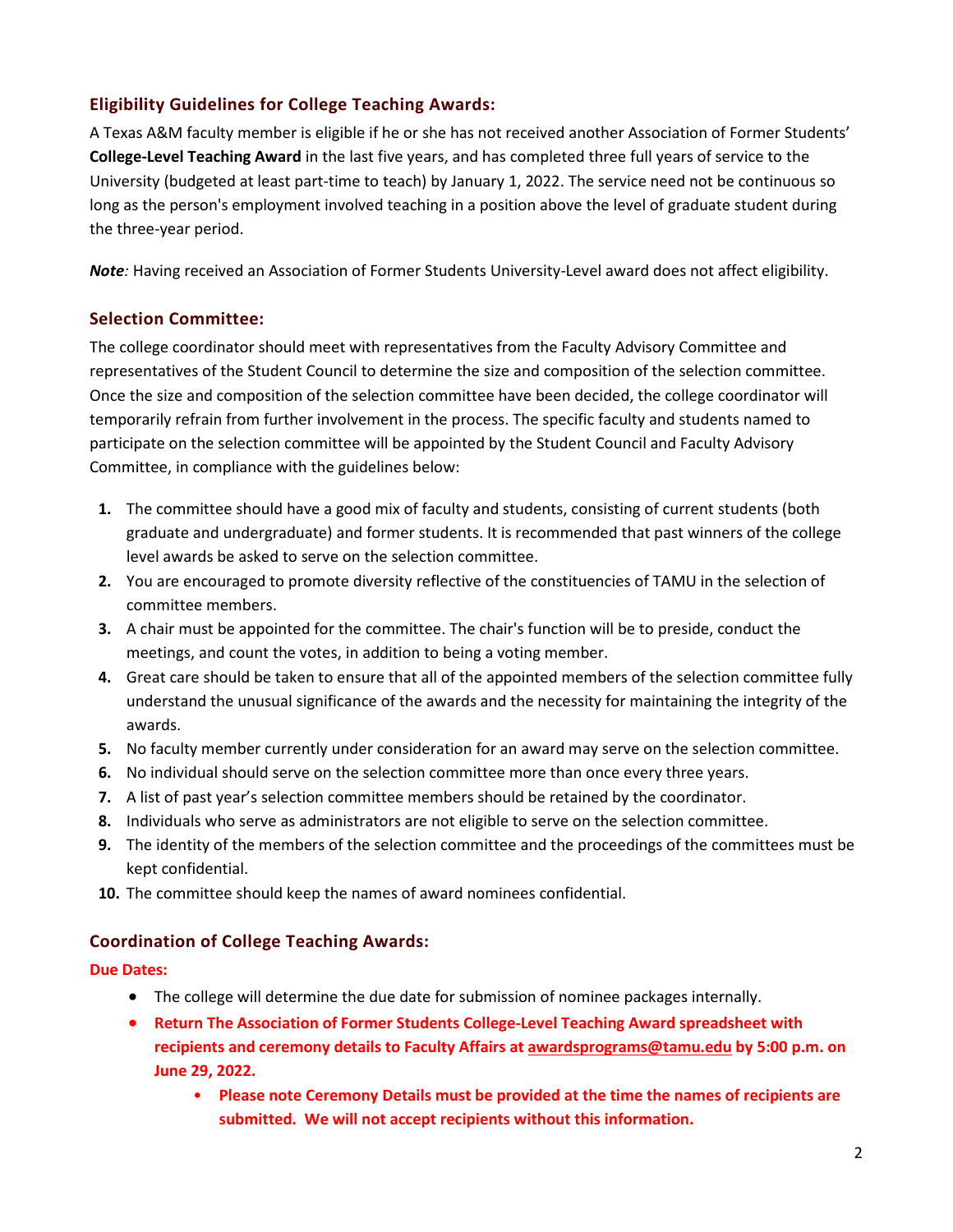## **Librarianship Award:**

One award is presented to reward, encourage, and recognize a librarian who has made superior contributions to the University through outstanding accomplishment and dedication to serve all students by enhancing the education experience.

# **Eligibility Guidelines for Librarianship Award:**

As a college level award, eligibility is open to all faculty librarians reporting through the Dean of the University Libraries. A librarian is eligible if he or she has not received another Librarianship or Association of Former Students College Teaching Award in the last five years, and has completed three full years of service to the University (budgeted at least part-time to teach) by January 1, 2022. The service need not be continuous so long as the person's employment involved holding a faculty title during the 3-year period.

# **Coordination of Librarianship Award**

The coordinator for the Librarianship award is Julie Mosbo Ballestro at [jmosbo@library.tamu.edu.](mailto:jmosbo@library.tamu.edu) *Nomination packets should be addressed to Ms. Ballestro.*

- **1.** The Librarianship Award Coordinator will determine and announce the due date for nomination packets.
- **2.** The coordinator will form and call together a selection committee for the Librarianship Awards. The composition of the selection committee for the Librarianship Award will be as follows:
	- Four University Libraries faculty members chosen by the Dean based on a call for volunteers.
	- Current Classified Staff and Non-Academic Professional Representative within the Libraries.
	- Libraries' representative to the University Staff Council.
	- Three students (one each to be recommended by the Student Advisory Group and the Medical Sciences Library Council; and one selected from the current student employees in the University Libraries).
	- One former student recommended by the Friends of the Sterling C. Evans Library.

The same general rules and spirit of the nomination and selection process should be followed in the Librarianship Award selection process and committee as for the college level teaching awards (see items 1- 10 under "Selection Committee for College Teaching Awards").

**3.** Once the Librarianship award recipient has been selected by the Libraries Committee, the award recipient name should be forwarded to Faculty Affairs a[t awardsprograms@tamu.edu](mailto:awardsprograms@tamu.edu) by **5:00 p.m. on June 29, 2022.**